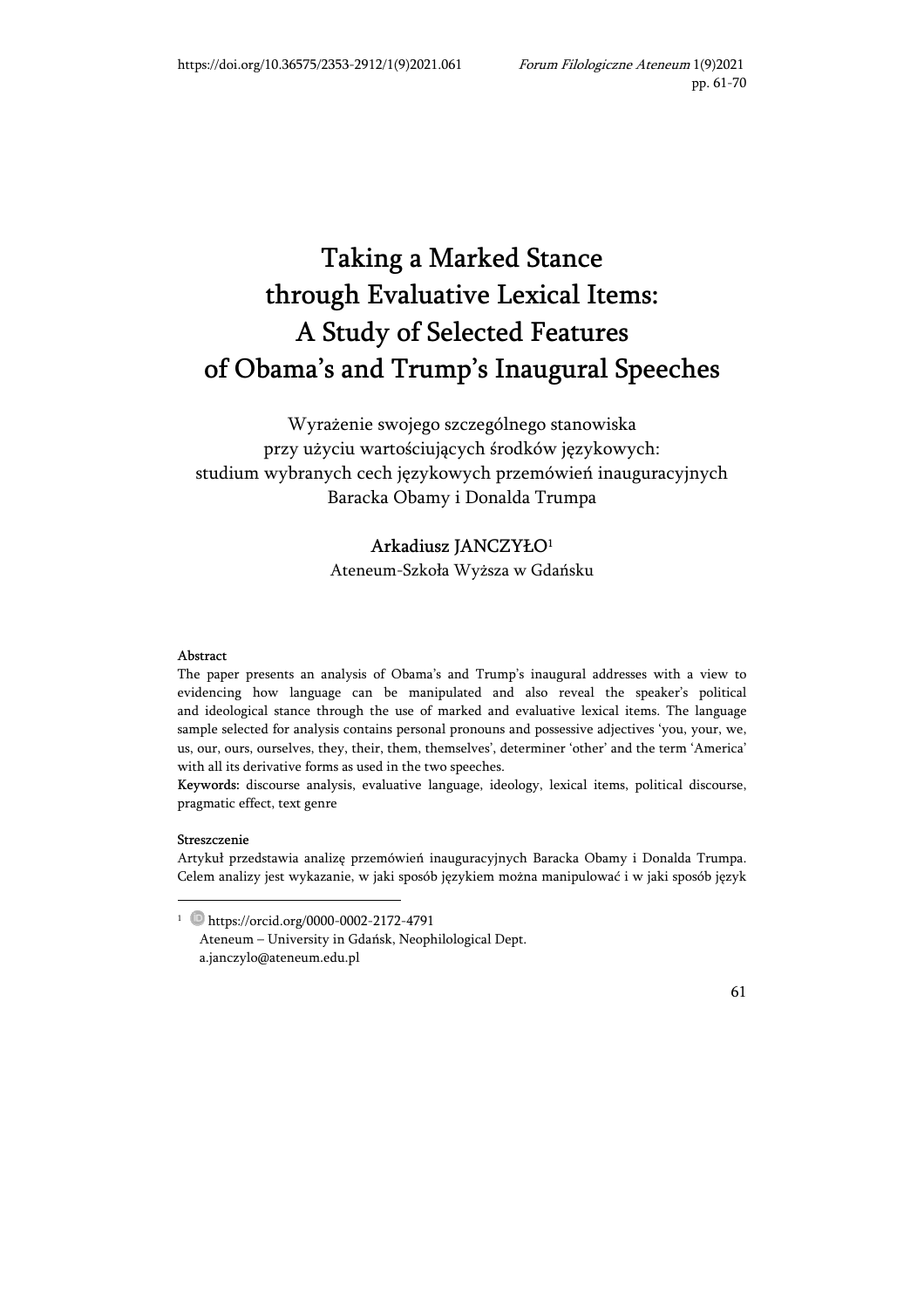ujawnia polityczne i ideologiczne stanowisko mówcy, np. przy użyciu rejestru specjalnego oraz wartościujących środków językowych. Na wyrażenia poddane analizie w niniejszym artykule składają się angielskie zaimki osobowe "you, your, we, us, our, ours, ourselves, they, their, them, themselves", zaimek "other" oraz termin "America" wraz ze wszystkimi jego derywatami morfologicznymi zastosowanymi w omawianych przemówieniach.

Słowa kluczowe: analiza dyskursu, dyskurs polityczny, efekt pragmatyczny, ideologia, język wartościujący, środki językowe, typ tekstu

### 1. Introduction

Political discourse is famous for its ideological content whose realisation occurs on a multitude of textual, semantic and pragmatic levels. Since its role is to persuade listeners and/or readers to various political ideas and agendas, at the same time dissuading them from others, it is only natural that political language is tinted ideologically. To that end, the linguistic means are meticulously selected and analysed before a speech is ready for delivery; in particular, presidential inaugural speeches, whose primary function is to bring people together as one nation again after the political battle is won by one candidate leaving the other behind. Such speeches are typically characterised by a significant evaluative and emotional linguistic content, rather enthusiastic, encouraging and highly motivational.

Following often arduous periods of presidential campaigns, the society needs to be reunited from its political divide and there is hardly a better tool than the inaugural speech. It creates an opportunity for people to feel like they belong together yet again in order to face the next presidential term regardless of the fact whether they voted for or against the elect. The common goal is, after all, to make the country and its people stronger and richer by the end of the term. Thus the message of the speech is sturdily grounded in patriotic colours, history and culture in order to sell well to the public through reference to shared values and goals to achieve.

This paper aims to analyse two presidential inaugural addresses delivered by the previous two American presidents: Barack Obama (2009) and Donald Trump (2017), on 20th January 2009<sup>2</sup> and 20 January 2017<sup>3</sup> respectively. The primary assumption is that both speeches betrayed the authors' ideological slanting and showed the direction in which their political road was being paved. In hindsight, the way the two presidencies developed made it evident

 $\ddot{\phantom{a}}$ 

<sup>2</sup> http://obamaspeeches.com/P-Obama-Inaugural-Speech-Inauguration.htm

<sup>3</sup> https://www.americanrhetoric.com/speeches/donaldjtrumpinauguraladdress.htm

<sup>62</sup>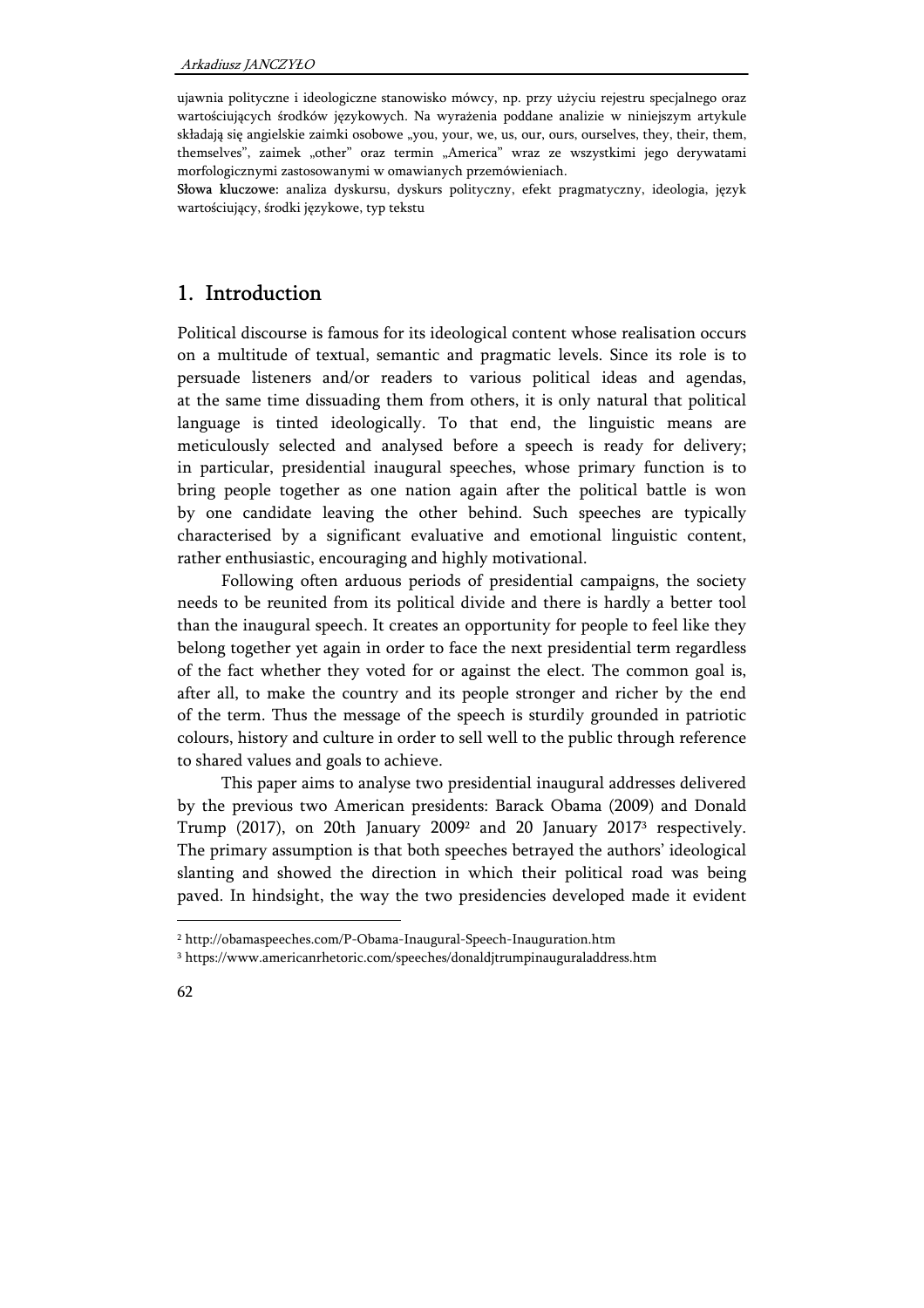how truthful Obama and Trump remained to the democratic and republican ideals presented in their speeches. The analysis will investigate the speeches primarily within their lexical levels regarding the use of personal pronouns, personal adjectives, determiner 'other' and the term 'America' in all its derivative forms as delivered to the public.

## 2. Methodology

In order to provide for an informative argument, several linguistic concepts will be applied in the paper. Some come directly from the study of language, others cross over between language and sociology or language and psychology. It would be helpful to offer some explanation as to which concepts make grounds for analysis and why.

First, the analysis here is placed in the broad context of linguistics, with a particular emphasis on sociolinguistics, and discourse analysis with its many levels and aspects. The two speeches will be analysed discoursally at the lexical level, from the point of view of text genre, regarding their ideological content and structure, participants, medium, intention and strategy (Johnstone, 2010). Also, the material will be analysed through Searle's (1979) concepts of indirect speech acts as well as illocutionary acts for its pragmatic structure and effect. Of special interest is also the evaluative effect of the selected lexical items as used in the text. The concept of evaluation applied here is taken from Hunston & Thompson (2000, p. 6).

The two speeches selected for analysis are understood to belong to the same genre of political speech. The genre stands for extensive opportunities for manipulative language use, where sociological, cultural and psychological aspects are inherently imbedded through language and utilised to achieve a certain emotional and ideological effect in text recipients. The inaugural addresses delivered by the two presidents had a special function to unite the American nation, otherwise politically divided along an ideologically powerful border between the democratic and the republican. As is the case with every elected president in any republic in the world, the inauguration is a tool used to unite supporters and opponents along a common cause. As a result, such speeches are typically grounded in and refer to values that the whole society shares as their historical, philosophical, cultural and ideological foundations where the traditions, ethics and laws of the land are rooted. Consequently, language – being the main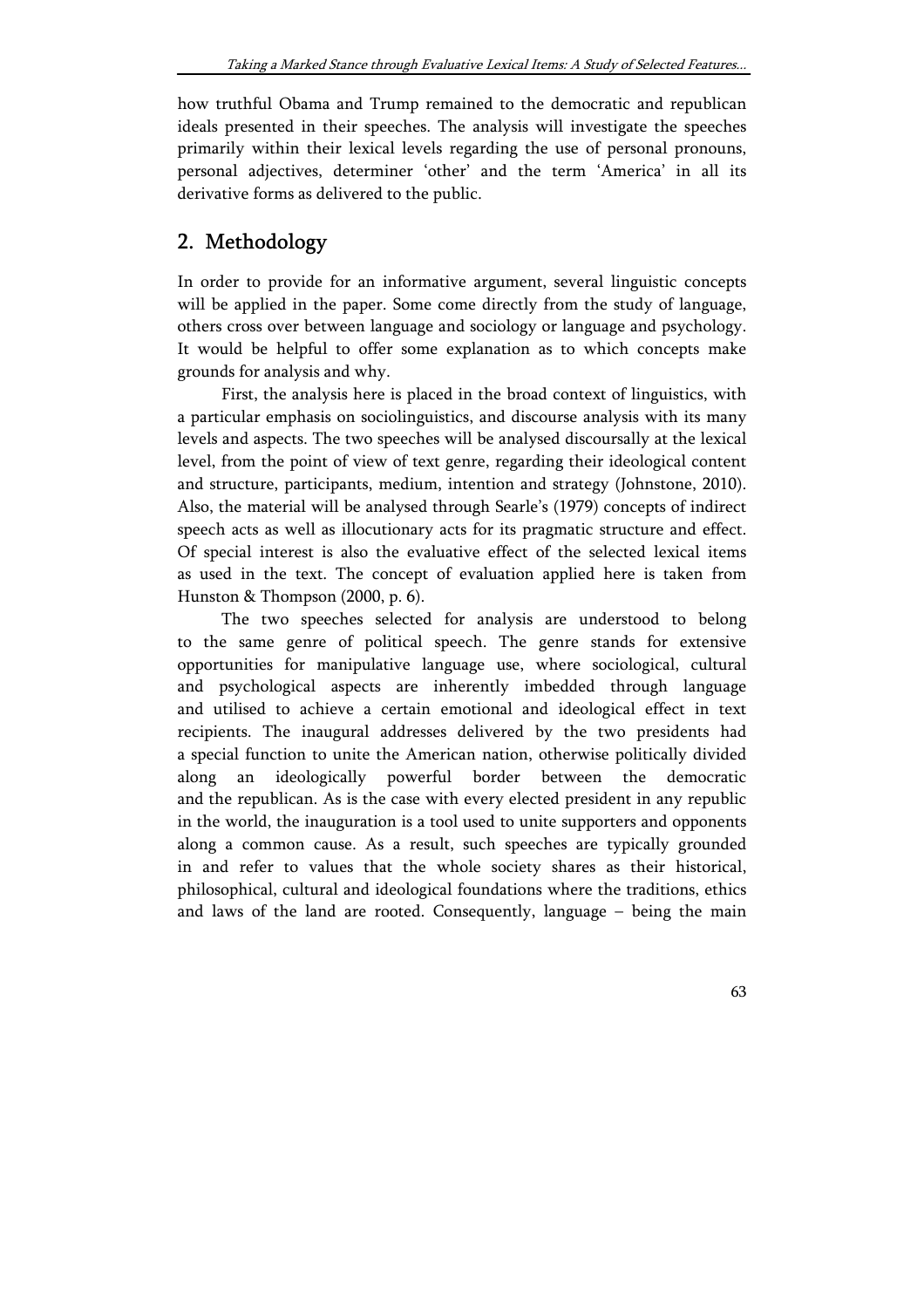means through which people experience life, reality and the world around – will reflect those values.

The language of the two speeches is rich in various references to American values. However, for the purposes of this paper only selected evaluative words and phrases are subject to analysis. The material contains personal pronouns and possessive adjectives 'you, your, we, us, our, ours, ourselves, they, their, them, themselves', determiner 'other' and the term 'America' with all its derivative forms which appear in the text. The motivation behind choosing these lexical items comes from the evaluative nature of the phrases in which they appear. Thus, they produce specific pragmatic effects with their illocutionary evaluative force.

After Hunston & Thompson (2000, p. 6), the evaluative effect is understood here as the speaker's opinion reflecting the value system in the American society. The evaluative aspect of the language helps the speaker organise their text, and furthermore to establish a strong emotional and ideological connection between the speaker and the hearer. This in turn produces a sociological and psychological effect upon the listener evoking a sense of belonging to a community, one of the natural needs of every human being. Additionally, the shared values referenced in the speeches create an emotional effect whereby the society feels its foundations are anchored in stable and eternal premises.

## 3. Analysis

#### General remarks

This section presents an analysis of the selected language items; namely, personal pronouns and possessive adjectives 'you, your, we, us, our, ours, ourselves, they, their, them, themselves', determiner 'other' and the term 'America' with all its derivative forms which appear in the text. The material under analysis excludes personal pronouns 'I' and 'me' as well as possessive pronoun and adjective 'my' and 'mine'. The decision to omit them was based on the fact that the nature of the analysis here is grounded in duality, or in other words division that is common in the political discourse between 'us' and 'them'. Collective identity is effectively built around ideals which bind most or all members of the society, and excludes values which do not fit or belong in its philosophy, culture and/or ethics. Thus the analytical categories applied here reflect this division.

The analysis is twofold with the first part relating to the differences in the number of ways the idea of 'us' is addressed as opposed to the 'them'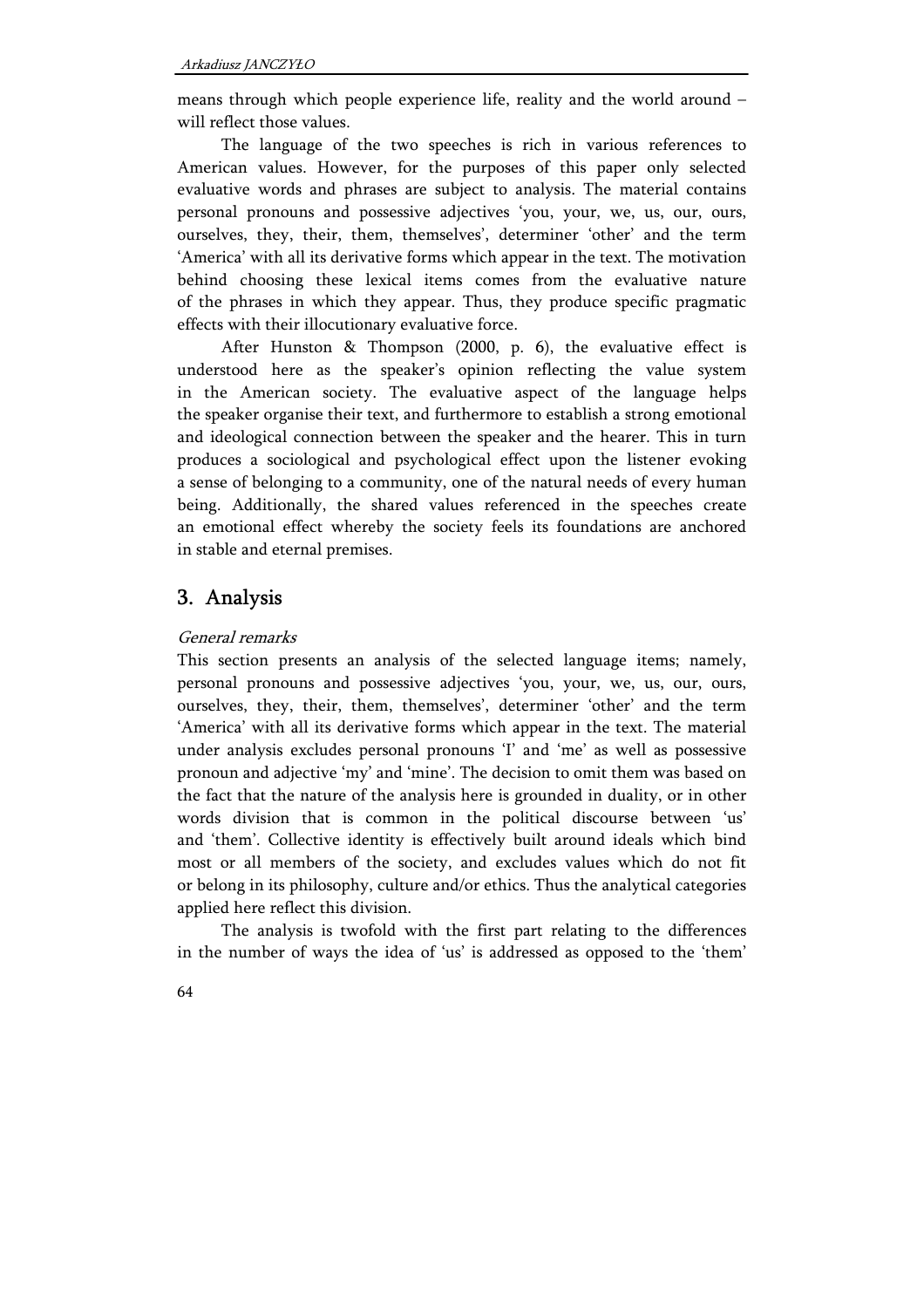in both speeches and what effect is eventually achieved (Fig. 1). Whereas the second part deals only with the way the concept of 'Them' is presented in the two texts, which also accounts for different resultant effects aimed for by Obama and Trump.

#### Part 1 – Total, Us, Not us, Ideals

Figure 1 below presents numerical data regarding the selected lexical items from both speeches. Each lexical item is presented separately according to four categories applied in the analysis, which are:

The Total category displays the total number a particular lexical item is used in the given speech.

The Us category displays positive evaluation and accounts for all the members being together or belonging to the same social group. It shows how many times out of the Total the given lexical item is used to refer to the community and/or society, people or otherwise – whatever it is that constitutes us as a group, including anything shared within the group. This category includes all the lexical items selected for analysis as evidenced in the broader context of the speeches.

The Them category displays negative evaluation and accounts for all the entities referred to this way as being outside the society and/or community. It shows how many times out of the Total the given lexical item is used to refer to such entities, people or otherwise – whatever it is that constitutes them as a group, including anything shared within that community.

The Ideals category indicates the historical dimension from which come the ideals that the society/community is built upon. Ideals that have enable the establishment of collective identity of the given group. The category also shows how many times out of the Total the given lexical item is used to refer to such ideals that help constitute the group's identity.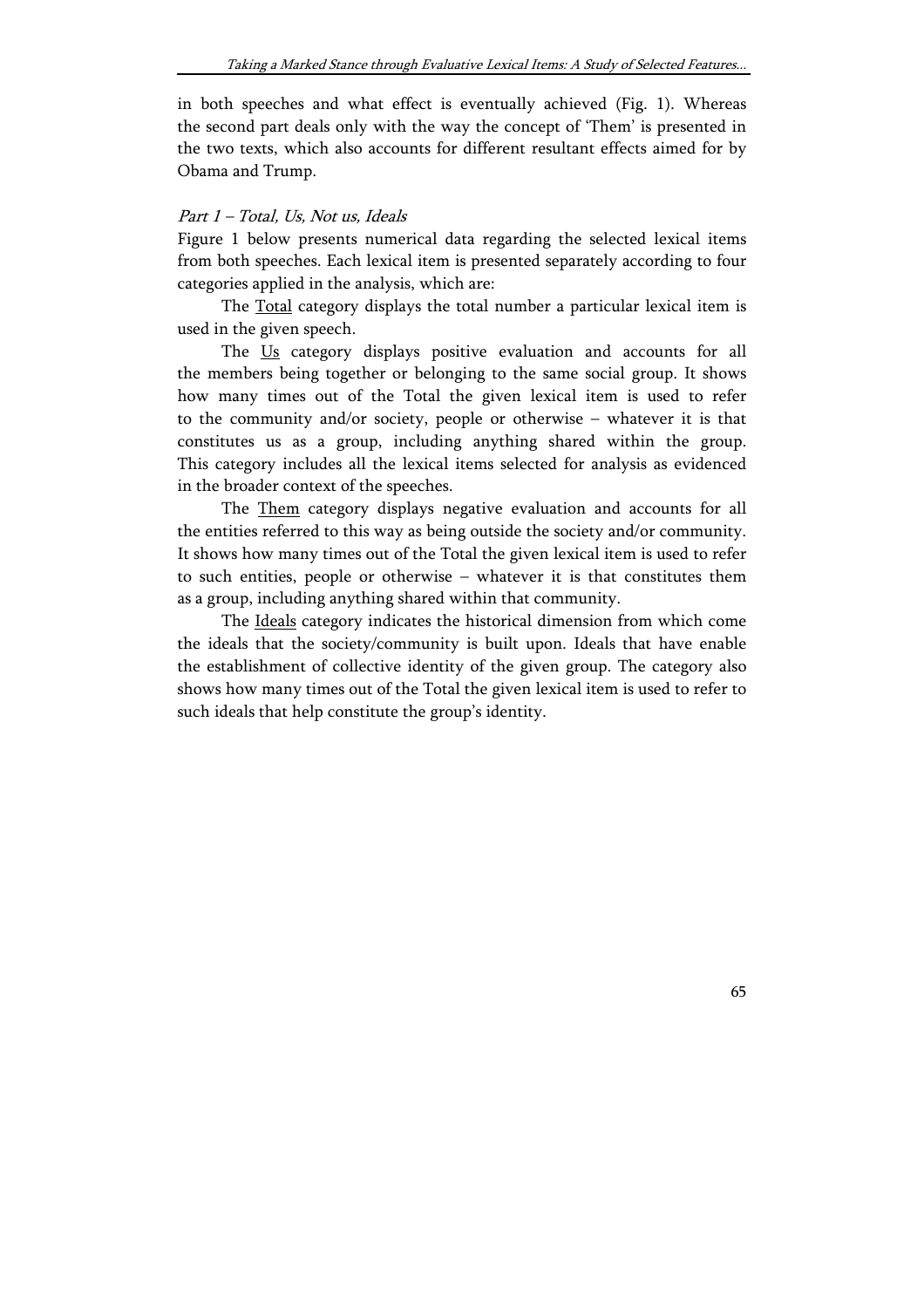|                        | Obama's speech (Obama, 2009) |                               |                                                   |                                                         | Trump's speech (Trump, 2017) |                             |                                                   |                                                         |
|------------------------|------------------------------|-------------------------------|---------------------------------------------------|---------------------------------------------------------|------------------------------|-----------------------------|---------------------------------------------------|---------------------------------------------------------|
|                        | Total                        | Us – our friends, our society | Them – what we face, enemies,<br>challenges, etc. | Ideals – where we come from,<br>ancestors, ideals, etc. | Total                        | Us-our friends, our society | Them – what we face, enemies,<br>challenges, etc. | Ideals - where we come from,<br>ancestors, ideals, etc. |
| You                    | $14\,$                       | 5                             | 9                                                 |                                                         | 8                            | $\bf 8$                     |                                                   |                                                         |
| Your                   | 3                            |                               | $\overline{3}$                                    |                                                         | 11                           | $11\,$                      |                                                   |                                                         |
| We                     | 61                           | 61                            |                                                   |                                                         | 50                           | 50                          |                                                   |                                                         |
| $\mathbf{U}\mathbf{s}$ | 14                           | 14                            |                                                   |                                                         | $\overline{2}$               | $\overline{2}$              |                                                   |                                                         |
| Our                    | 66                           | 66                            |                                                   |                                                         | 48                           | 48                          |                                                   |                                                         |
| Ours                   | $\mathbf{1}$                 | $\mathbf{1}$                  |                                                   |                                                         | $\boldsymbol{0}$             |                             |                                                   |                                                         |
| Ourselves              | $\overline{2}$               | $\overline{2}$                |                                                   |                                                         | $\boldsymbol{0}$             |                             |                                                   |                                                         |
| They                   | $17\,$                       | 5                             | 5                                                 | $\overline{7}$                                          | 5                            | $\overline{4}$              | $\mathbf{1}$                                      |                                                         |
| Their                  | $10\,$                       | $\mathbf{3}$                  | 3                                                 | $\overline{\mathbf{4}}$                                 | 11                           | 9                           | $\overline{2}$                                    |                                                         |
| Them                   | $\overline{4}$               | $\mathbf{1}$                  | $\overline{2}$                                    | $1\,$                                                   |                              |                             |                                                   |                                                         |
| Themselves             | $\,1\,$                      | $\,1$                         |                                                   |                                                         | $\,1$                        | $\,1\,$                     |                                                   |                                                         |
| Other                  | $\mathbf{1}$                 |                               | $\mathbf 1$                                       |                                                         | $\overline{7}$               | $\mathbf{1}$                | $\overline{4}$                                    |                                                         |
| America                | $15\,$                       | $15\,$                        |                                                   |                                                         | 40                           | $40\,$                      |                                                   |                                                         |
| <b>TOTALS</b>          | 209                          | 174                           | 23                                                | 12                                                      | 181                          | 174                         | 7                                                 |                                                         |
|                        |                              | 83.25%                        | 11.01%                                            | 5.74%                                                   |                              | 96.13%                      | 3.87%                                             | $0\%$                                                   |

Fig. 1.

As we look at the numbers in Fig. 1, certain similarities emerge. Overall, Obama's and Trump's speeches devote most attention to the Us concept (slightly over 83% and 96% respectively) in comparison to the Them (slightly over 11% and under 4% respectively) and Ideals concepts (under 6% and slightly over 0% respectively). Another similarity is that the lexical items used for particular categories are largely the same. This, however, is where the similarities end.

For instance, the **Them** category excludes all lexical items relating to the pronoun 'we', 'themselves' and the term 'America'. The reason for this is evident in the texts, as in terms of political identity construction of a person is one of us then they are not one of them. The pronouns 'themselves', on the other hand, is used reflexively to refer to the American society in both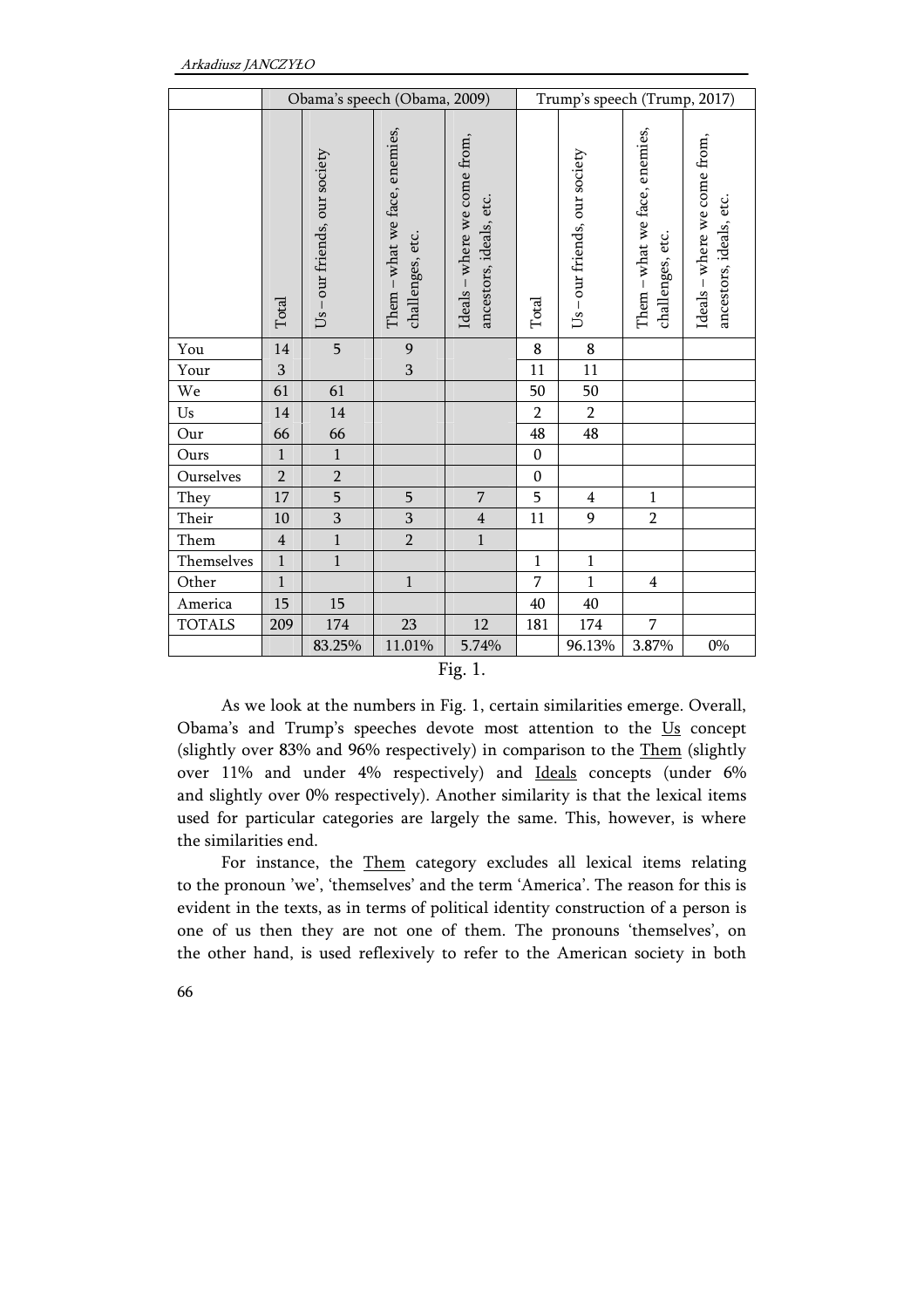speeches. Finally, the term 'America' with all its derivative forms refers exclusively to the whole American society and by its very nature includes every American and everything American.

The pronoun 'they' with its derivatives is included in the Ideals category only in Obama's speech. They are used primarily to reflex back to the American values whenever they are mentioned again and/or repeated. In the context of Trump's speech, American values are addressed directly by their names and are not referred back again later in the text. It can be partially explained by the simple language in Trump's speech, and stand in obvious juxtaposition to Obama's eloquence and master speaking skills.

Another difference is in the percentages for the Us category in the two texts. It is evident that Trump focused almost exclusively on the American society (nearly 12% more references are made than in Obama's speech). The fact was later also reflected in Trump's foreign policy and international affairs, where he largely antagonised and isolated from America's neighbours and allies. The speech was a clear premonition of the way he was going to do international politics. On the other, Obama's speech may not display an overwhelming slant towards international affairs either. However, he made a much clearer bow towards America's international connections nearly four times more than Trump.

Another interesting finding is the use of the determiner 'other' in both speeches. Obama used it only once in the Them category, whereas Trump used it five times, one of which relates to the Us category and four relate to the Them category. Trump made a reflexive reference using the phrase 'each other' to illustrate how Americans are able to help 'each other', and as a result applied a rhetorical device to increase the 'togetherness' effect of his speech on this particular occasion. This, however, did little to improve that effect globally in his speech.

Overall, Obama's speech comes across as significantly more inclusive socially and internationally, delineating more chances to repair rather than deepen the political rift in the American society. The global effect of Trump's text, on the other hand, seems to perpetuate the political crack that helped him win the election. By failing to make meaningful references to America's international links he succeeded in emphasising America's isolation from the rest of the world.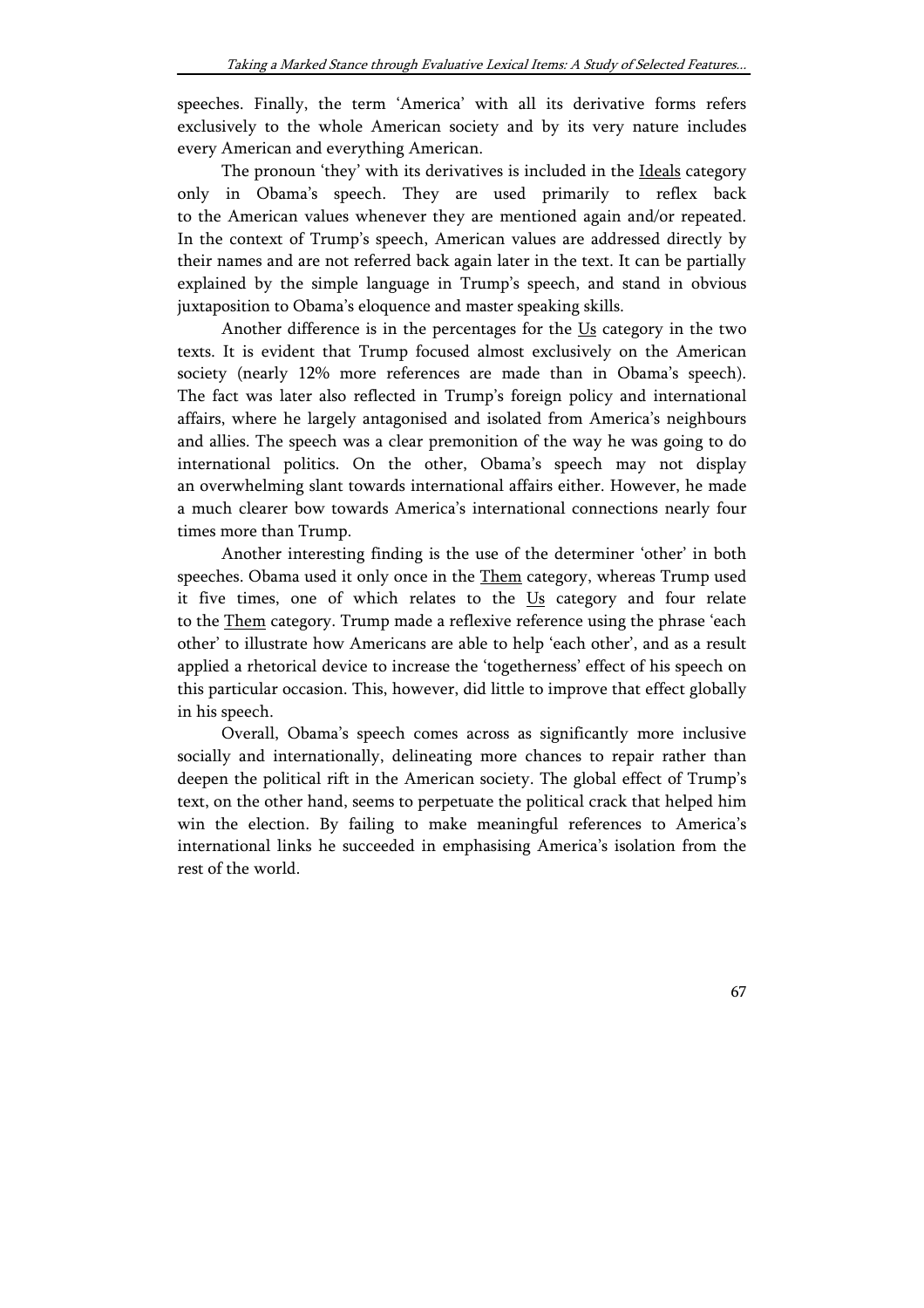#### Part 2 – Them: Friendly vs Confrontational

This part of analysis focuses in more detail on the Them category (see Fig. 1 above). Three categories have been delineated for this part of analysis (see Fig. 2 below):

The Total category shows the total number of references to 'them' in the given speech and the relevant percentage it makes in the whole speech.

The Friendly category shows how many times out of the Total the given lexical items are used to refer to foreign entities in a friendly manner.

The Hostile category shows how many times out of the Total the given lexical items are used to refer to foreign entities in a hostile manner.

The data relate to the manner in which both Obama and Trump do make references to entities from the outside of America. The references are be broadly evaluated as either friendly or hostile. The references concern foreign entities, foreigners, but also problems and challenges that America faces both international as well as domestic ones. The term 'friendly' implies a peaceful approach and/or extending international help to less fortunate regions of the world. The term 'hostile', however, concerns warnings, threats readiness and willingness to take decisive military and/or economic action if necessary against foreign entities.

|                                                       |                | Obama's speech<br>(Obama, 2009) |                | Trump's speech<br>(Trump, 2017) |  |                |  |
|-------------------------------------------------------|----------------|---------------------------------|----------------|---------------------------------|--|----------------|--|
|                                                       | Total 'Them'   | Friendly                        | Hostile        | Total 'Them' Friendly           |  | Hostile        |  |
| $You - other$<br>nations/enemies                      | 9              | 3                               | 6              |                                 |  |                |  |
| Your – other<br>nations/enemies                       | 3              | 1                               | $\overline{2}$ |                                 |  |                |  |
| They – what we<br>face, enemies,<br>challenges, etc.  | 5              |                                 | 5              | 1                               |  | 1              |  |
| Their – what we<br>face, enemies,<br>challenges, etc. | 3              |                                 | 3              | $\overline{2}$                  |  | $\overline{2}$ |  |
| Them – what we<br>face, enemies,<br>challenges, etc.  | $\overline{2}$ |                                 | $\overline{2}$ |                                 |  |                |  |
| Other – not us                                        | 1              | 1                               |                | $\overline{4}$                  |  | 4              |  |
| <b>TOTALS</b>                                         | 23/209         | 5/23                            | 18/23          | 7/183                           |  | 7/7            |  |
|                                                       | 11.01%         | 21.74%                          | 78.26%         | 3.83%                           |  | 100%           |  |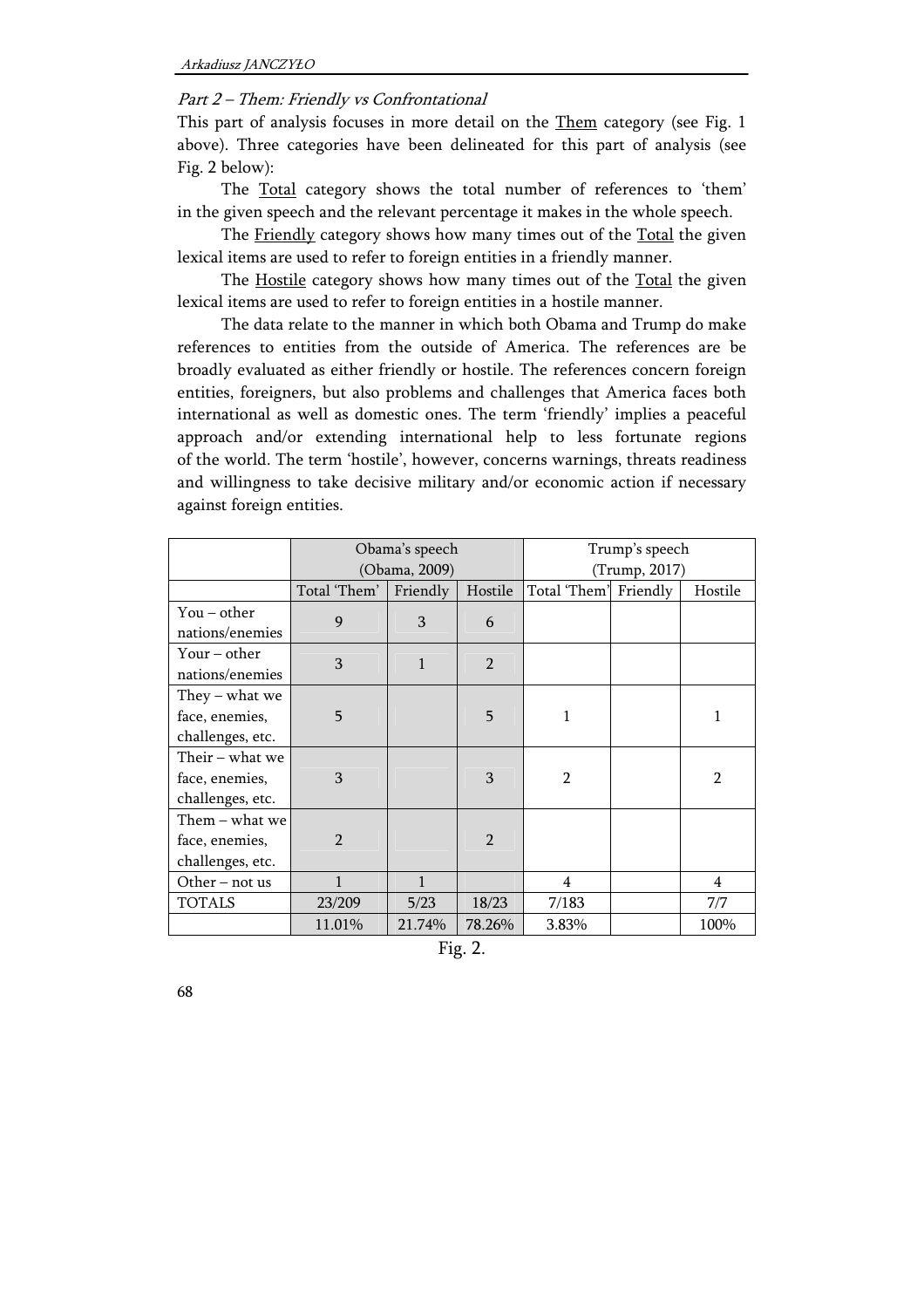As mentioned in Part 1 above, Obama's addresses to foreign entities constitute slightly over 11% of the references under analysis in this paper, whereas in Trump's speech they make under 4%. What is even more interesting to observe in the collected lexical data is that of the two texts Trump's speech contains no 'friendly' addresses towards foreign connections. His were 100% hostile threats and warnings which can be generally interpreted that America will take what it thinks it deserves or will do what it thinks is right. Obama made 'friendly' references to America's international connections on five occasions out of 23 international addresses (slightly under 22%), making the remaining 18 'hostile' (a little over 78%).

In Obama's speech the scale is also evident and unambiguously biased towards hostility. However, looking at the expression aspect, his hostile addresses sound rather cloaked and mild, albeit decisive in comparison with Trump's simple and direct language. The idea behind such a significant bias towards the foreign can be explained by the fact that ethnicity constitutes a key factor in identity construction, and ethnicity comes from the environment where one lives (McGuire et al., 1978; Schneider, 1988, p. 125).

## 4. Conclusions

Political speeches are ideologically laden texts which, similarly to other political texts, serve persuasion purposes. Persuasion in presidential inaugural addresses specifically aim at organising the whole society around the presidentelect and motivating them to work collectively towards a common goal. This effect can be particularly challenging to achieve in the context of presidential election as the society will normally be strongly divided on account of the 'right' or 'wrong' candidate winning. Therefore the inaugural speech has an additional function to bury political differences between president-elect's supporters and opponents.

Consequently, the language the speech is written in will play a special role and as such is usually carefully chosen and adjusted on many levels: lexical, textual, ideological, evaluative, sociological, psychological, etc. Obama's and Trump's speeches selected for analysis in this paper show clearly different approaches to that end, and constituted blueprints for the presidents' political road forwards.

Obama and Trump both devote most of their attention to the Us category (slightly over 83% and 96% respectively) in comparison to the Them (slightly over 11% and under 4% respectively). This is achieved through largely